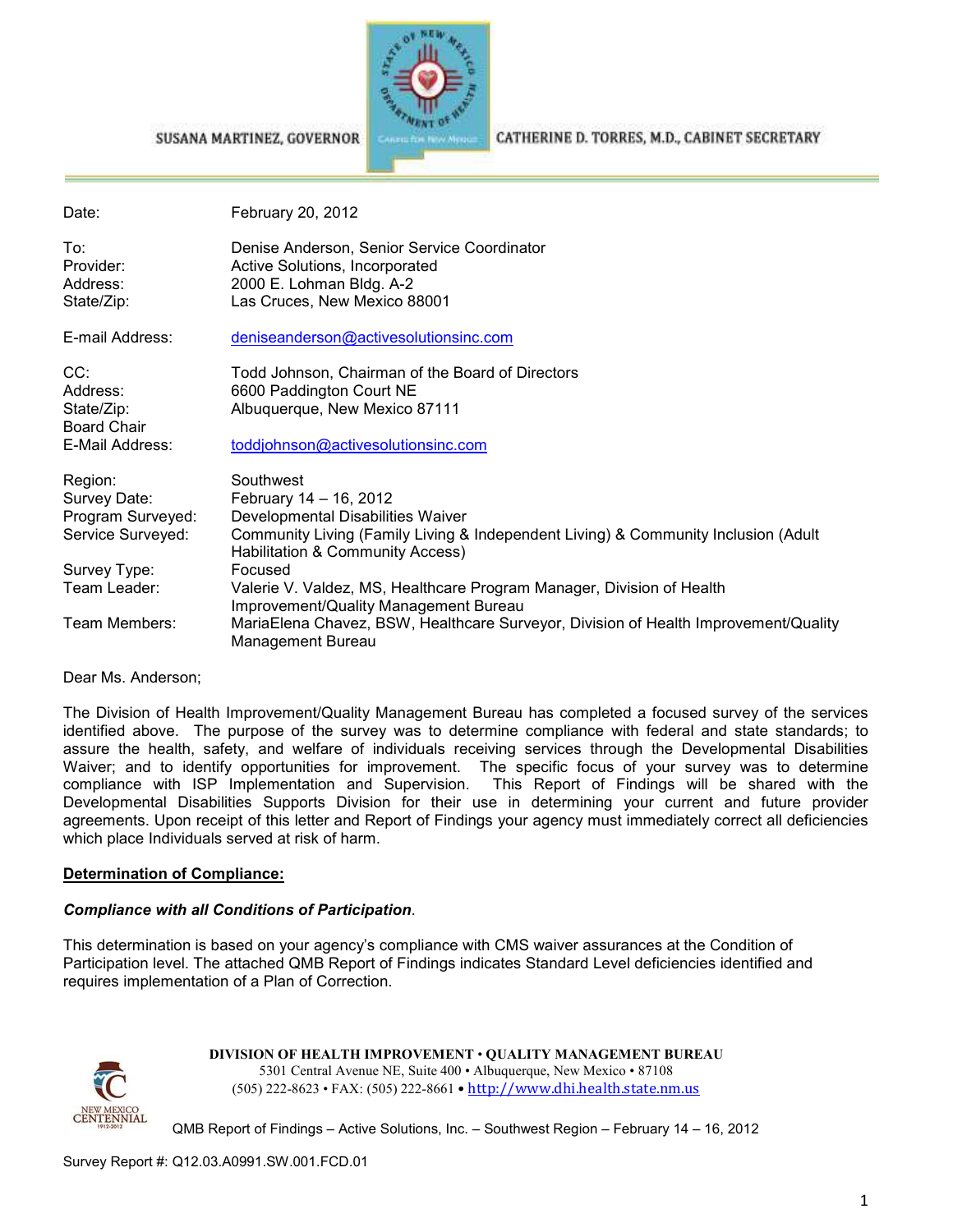#### **Plan of Correction:**

The attached Report of Findings identifies the Standard Level and/or Condition of Participation deficiencies found during your agency's compliance review. You are required to complete and implement a Plan of Correction. Your agency has a total of 45 business days (10 business days to submit your POC for approval and 35 days to implement your *approved* Plan of Correction) from the receipt of this letter.

#### **Submission of your Plan of Correction:**

Please submit your agency's Plan of Correction in the space on the two right columns of the Report of Findings. *(See attachment "A" for additional guidance in completing the Plan of Correction)*.

Within 10 business days of receipt of this letter your agency Plan of Correction must be submitted to the parties below:

**1. Quality Management Bureau, Attention: Plan of Correction Coordinator 5301 Central Ave. NE Suite 400 Albuquerque, NM 87108** 

#### **2. Developmental Disabilities Supports Division Regional Office for region of service surveyed**

Upon notification from QMB that your *Plan of Correction has been approved*, you must implement all remedies and corrective actions to come into compliance. If your Plan of Correction is denied, you must resubmit a revised plan as soon as possible for approval, as your POC approval and all remedies must be completed within 45 business days of the receipt of this letter.

Failure to submit your POC within the allotted 10 business days or complete and implement your Plan of Correction within the total 45 business days allowed may result in the imposition of a \$200 per day Civil Monetary Penalty until it is received, completed and/or implemented.

#### **Request for Informal Reconsideration of Findings (IRF):**

If you disagree with a finding of deficient practice, you have 10 business days upon receipt of this notice to request an IRF. Submit your request for an IRF in writing to:

> QMB Deputy Bureau Chief 5301 Central Ave NE Suite #400 Albuquerque, NM 87108 Attention: IRF request

See Attachment "C" for additional guidance in completing the request for Informal Reconsideration of Findings. The request for an IRF will not delay the implementation of your Plan of Correction which must be completed within 45 total business days (10 business days to submit your POC for approval and 35 days to implement your *approved* Plan of Correction). Providers may not appeal the nature or interpretation of the standard or regulation, the team composition or sampling methodology. If the IRF approves the modification or removal of a finding, you will be advised of any changes.

Please call the Plan of Correction Coordinator at 505-222-8647 if you have questions about the Report of Findings or Plan of Correction. Thank you for your cooperation and for the work you perform.

Sincerely,

*Valerie V. Valdez, M.S.* 

Valerie V. Valdez, MS Team Lead/Healthcare Program Manager Division of Health Improvement Quality Management Bureau

#### **Survey Process Employed:**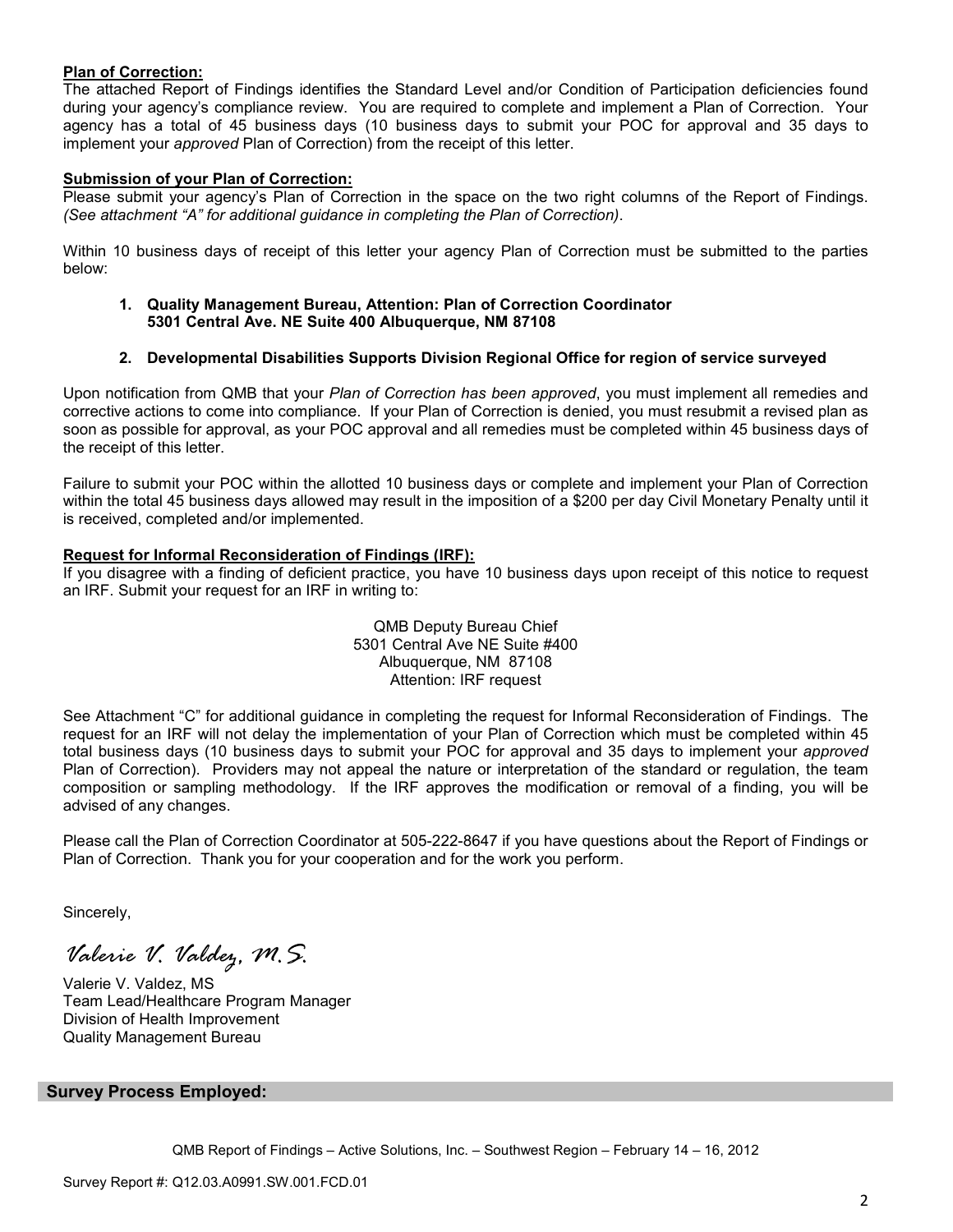| Entrance Conference Date:            | February 14, 2012  |                                                                                                                                                |
|--------------------------------------|--------------------|------------------------------------------------------------------------------------------------------------------------------------------------|
| Present:                             |                    | <b>Active Solutions Incorporated</b><br>Denise Anderson, Senior Service Coordinator<br>CeCe Garcia, Service Coordinator                        |
|                                      | <b>DOH/DHI/QMB</b> | Valerie V. Valdez, MS, Team Lead/Healthcare Program Manager<br>MariaElena Chavez, BSW, Healthcare Surveyor                                     |
| <b>Exit Conference Date:</b>         | February 15, 2012  |                                                                                                                                                |
| Present:                             |                    | <b>Active Solutions Incorporated</b><br>Denise Anderson, Senior Service Coordinator<br>CeCe Garcia, Service Coordinator                        |
|                                      | <b>DOH/DHI/QMB</b> | Valerie V. Valdez, MS, Team Lead/Healthcare Program Manager<br>MariaElena Chavez, BSW, Healthcare Surveyor                                     |
| Administrative Locations Visited     | Number:            | 1                                                                                                                                              |
| <b>Total Sample Size</b>             | Number:            | 9<br>0 - Jackson Class Members<br>9 - Non- <i>Jackson</i> Class Members<br>9 - Family Living<br>3 - Adult Habilitation<br>4 - Community Access |
| Service Coordinator Interviews       | Number:            | $\overline{2}$                                                                                                                                 |
| <b>Administrative Files Reviewed</b> |                    | Agency Policy and Procedure<br><b>Family Living Monthly Consultation Documentation</b>                                                         |

CC: Distribution List: DOH - Division of Health Improvement

- DOH Developmental Disabilities Supports Division
	- DOH Office of Internal Audit
	- HSD Medical Assistance Division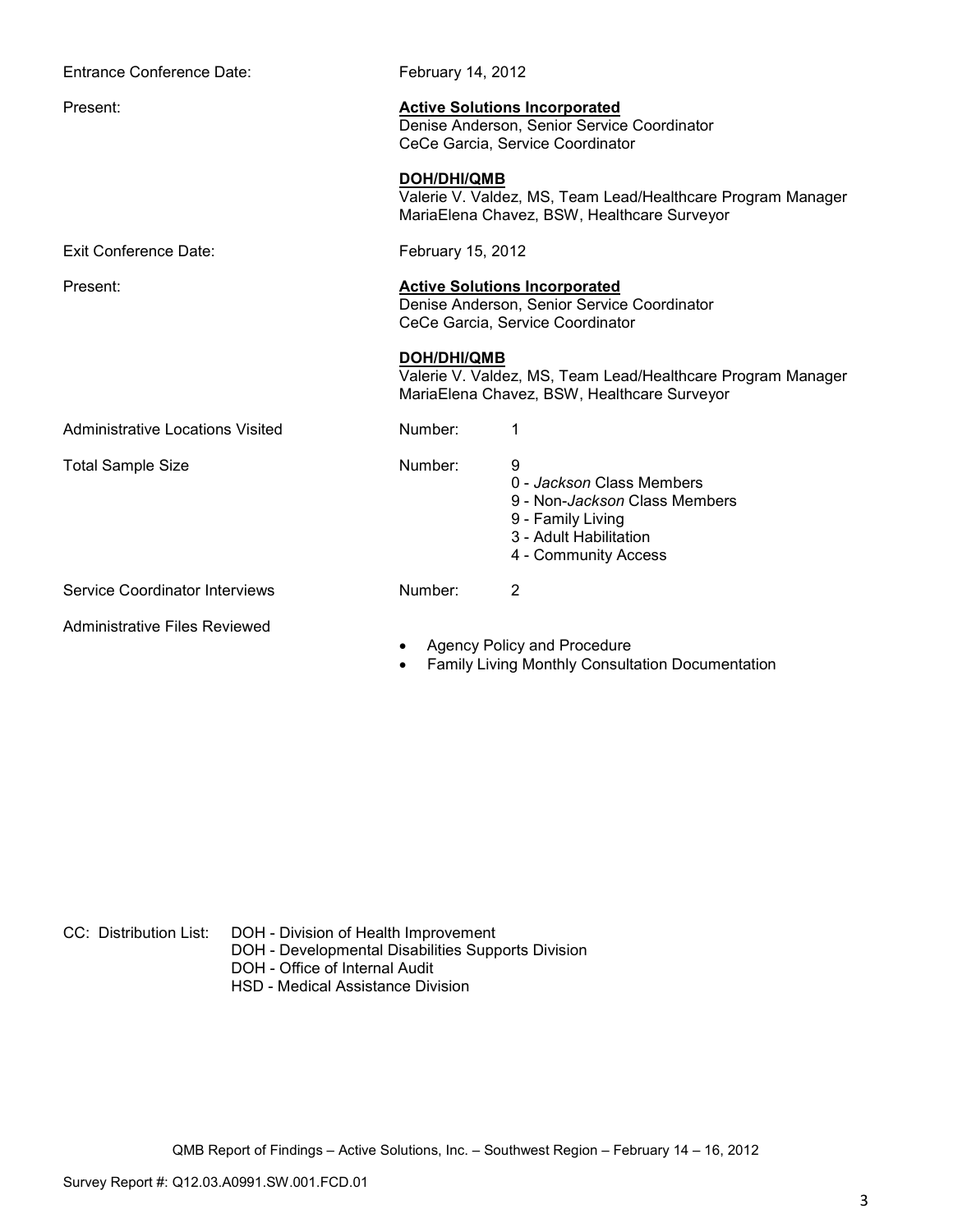# **Attachment A**

## **Provider Instructions for Completing the QMB Plan of Correction (POC) Process**

#### *Introduction:*

After a QMB Compliance Survey, your QMB Report of Findings will be sent to you via e-mail.

Each provider must develop and implement a Plan of Correction (POC) that identifies specific quality assurance and quality improvement activities the agency will implement to correct deficiencies and prevent continued non compliance.

Agencies must submit their Plan of Correction within 10 business days from the date you receive the QMB Report of Findings. (Providers who do not submit a POC within 10 business days will be referred to the Internal Review Committee [IRC] for possible actions or sanctions).

Agencies must fully implement their approved Plan of Correction within 45 business days (10 business days to submit your POC for approval and 35 days to implement your approved Plan of Correction) from the date they receive the QMB Report of Findings. (Providers who fail to complete a POC within the 45 business days allowed shall be referred to the IRC for possible actions or sanctions.)

If you have questions about the Plan of Correction process, call the QMB Plan of Correction Coordinator at 505-222-8647 or email at George. Perrault@state.nm.us. Requests for technical assistance must be requested through your DDSD Regional Office.

The POC process cannot resolve disputes regarding findings. If you wish to dispute a finding on the official Report of Findings, you must file an Informal Reconsideration of Findings (IRF) request within ten (10) business days of receiving your report. Please note that you must still submit a POC for findings that are in question (see Attachment "C").

## *Instructions for Completing Agency POC:*

## *Required Content*

Your Plan of Correction should provide a step-by-step description of the methods to correct each deficient practice to prevent recurrence and information that ensures the regulation cited is in compliance. The remedies noted in your POC are expected to be added to your Agency's required, annual Quality Assurance Plan.

If a deficiency has already been corrected, the plan should state how it was corrected, the completion date (date the correction was accomplished), and how possible recurrence of the deficiency will be prevented.

The Plan of Correction must address the required six CMS core elements to address *each deficiency* of the POC:

- 1. How the specific and realistic corrective action will be accomplished for individuals found to have been affected by the deficient practice.
- 2. How the agency will identify other individuals who have the potential to be affected by the same deficient practice, and how the agency will act to protect individuals in similar situations.
- 3. What QA measures will be put into place or systemic changes made to ensure that the deficient practice will not recur
- 4. Indicate how the agency plans to monitor its performance to make sure that solutions are sustained. The agency must develop a QA plan for ensuring that correction is achieved and sustained. This QA plan must be implemented, and the corrective action evaluated for its effectiveness. The plan of correction is integrated into the agency quality assurance system; and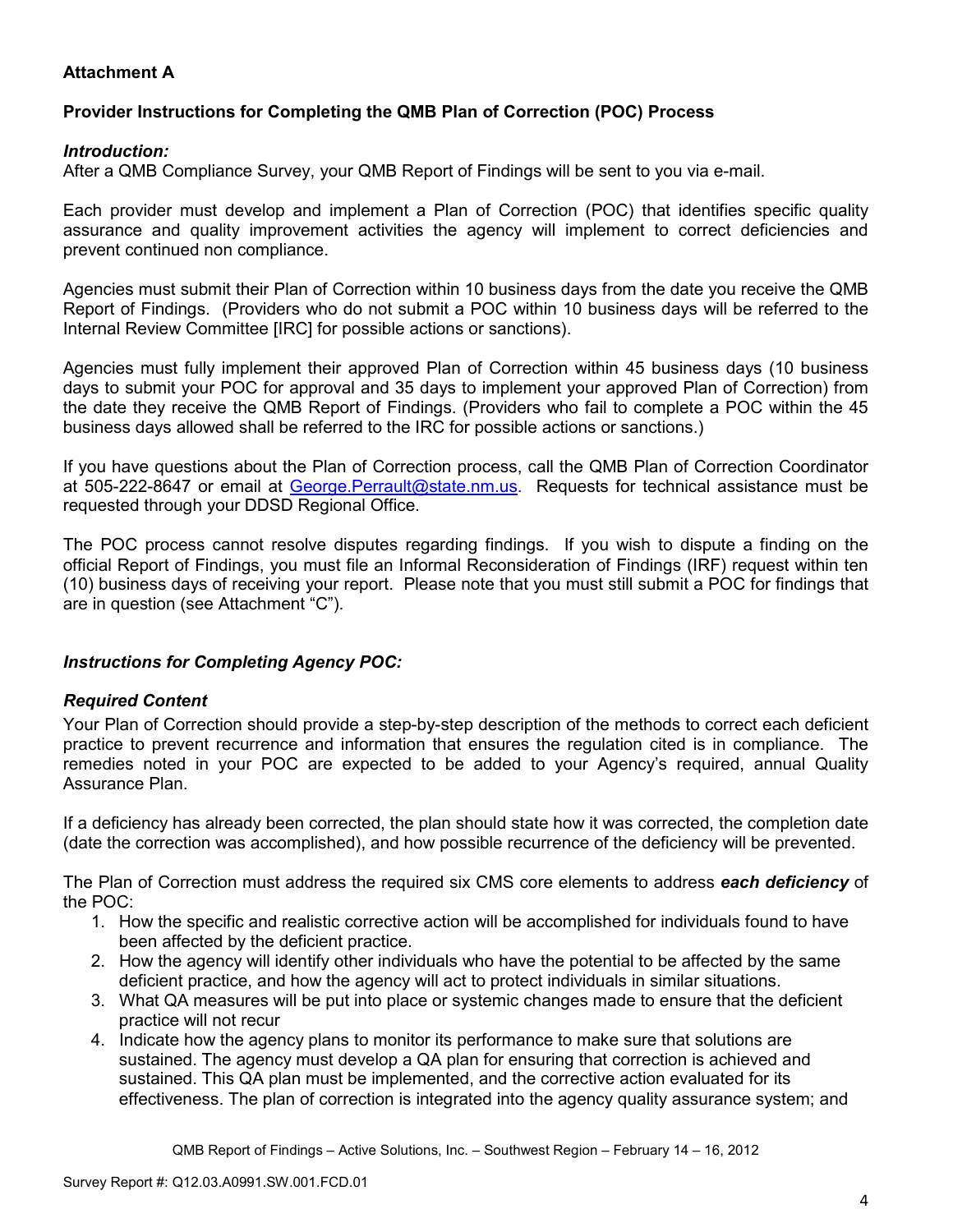- 5. Include dates when corrective action will be completed. The corrective action completion dates must be acceptable to the State.
- 6. The POC must be signed and dated by the agency director or other authorized official.

The following details should be considered when developing your POC:

- Details about how and when Consumer, Personnel and Residential files are audited by Agency personnel to ensure they contain required documents;
- Information about how Medication Administration Records are reviewed to verify they contain all required information before they are distributed, as they are being used, and after they are completed;
- Your processes for ensuring that all staff are trained in Core Competencies, Incident Reporting, and Individual-Specific service requirements, etc;
- How accuracy in Billing documentation is assured;
- How health, safety is assured;
- For Case Management Providers, how ISPs are reviewed to verify they meet requirements, how the timeliness of LOC packet submissions and consumer visits are tracked;
- Your process for gathering, analyzing and responding to Quality data; and,
- Details about Quality Targets in various areas, current status, analyses about why targets were not met, and remedies implemented.

*Note:* **Instruction or in-service of staff alone may not be a sufficient plan of correction.** This is a good first step toward correction, but additional steps should be taken to ensure the deficiency is corrected and will not recur.

## *Completion Dates*

- The plan of correction must include a **completion date** (entered in the far right-hand column) for each finding. Be sure the date is **realistic** in the amount of time your Agency will need to correct the deficiency; not to exceed 45 total business days.
- Direct care issues should be corrected immediately and monitored appropriately.
- Some deficiencies may require a staged plan to accomplish total correction.
- Deficiencies requiring replacement of equipment, etc., may require more time to accomplish correction but should show reasonable time frames.

## *Initial Submission of the Plan of Correction Requirements*

- 1. The Plan of Correction must be completed on the official QMB Survey Report of Findings/Plan of Correction Form and received by QMB within ten (10) business days from the date you received the report of findings.
- 2. For questions about the POC process, call the POC Coordinator, George Perrault at 505-222-8647 for assistance.
- 3. For Technical Assistance (TA) in developing or implementing your POC, contact your local DDSD Regional Office.
- 4. Submit your POC to George Perrault, POC Coordinator in any of the following ways:
	- a. Electronically at George.Perrault@state.nm.us *(preferred method)*
	- b. Fax to 505-222-8661, or
	- c. Mail to POC Coordinator, 5301 Central Avenue SW, Suite 400, Albuquerque, NM 87108
- 5. Do not submit supporting documentation (evidence of compliance) to QMB until after your POC has been approved by the POC Coordinator.
- 6. QMB will notify you when your POC has been "approve" or "denied."
	- a. During this time, whether your POC is "approved," or "denied," you will have a maximum of 45 business days from the date of receipt of your Report of Findings to correct all survey deficiencies.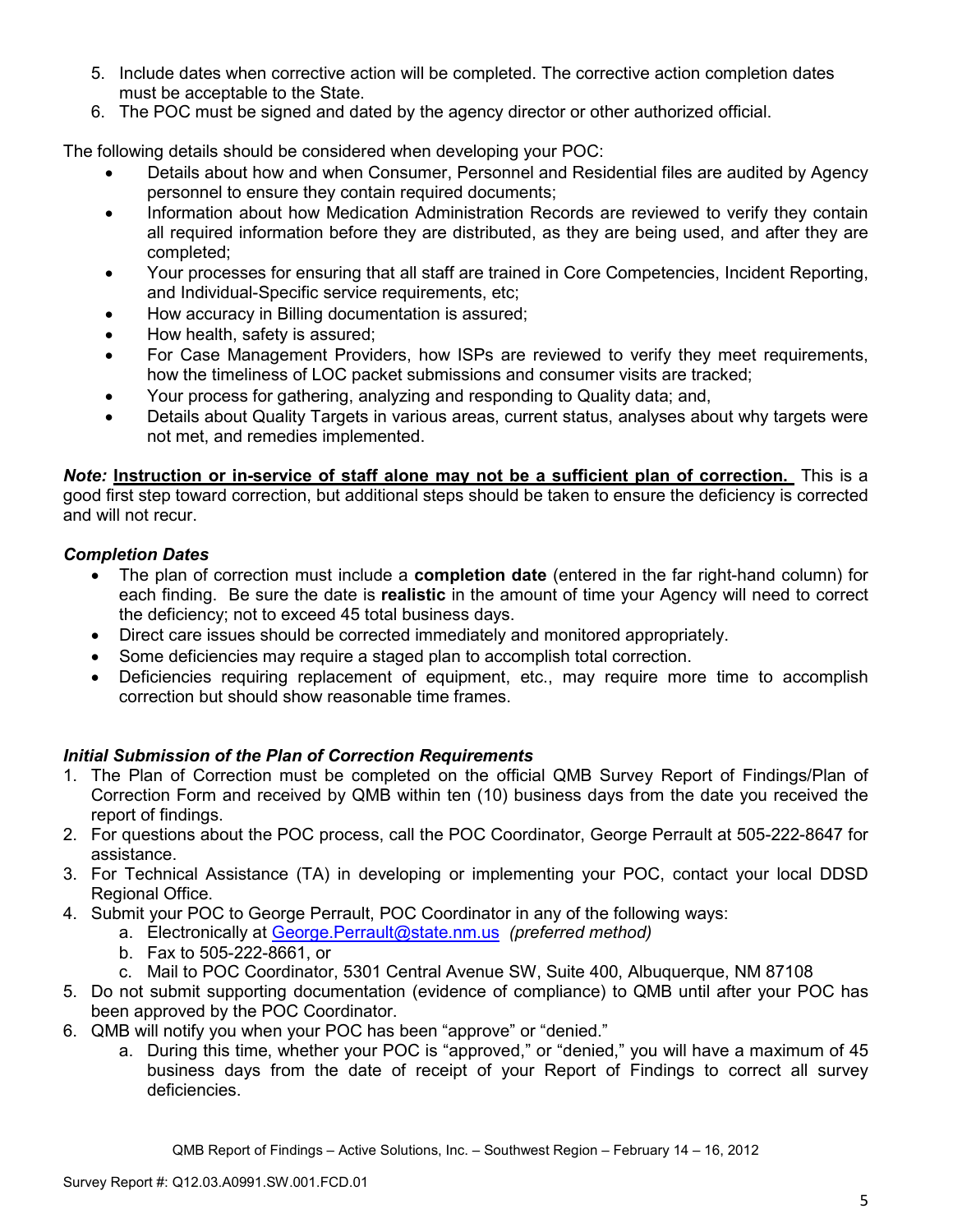- b. If your POC is denied, it must be revised and resubmitted as soon as possible, as the 45 business day limit is in effect.
- c. If your POC is denied a second time your agency may be referred to the Internal Review Committee.
- d. You will receive written confirmation when your POC has been approved by QMB and a final deadline for completion of your POC.
- 7. Failure to submit your POC within 10 business days without prior approval of an extension by QMB will result in a referral to the Internal Review Committee and the possible implementation of monetary penalties and/or sanctions.

## *POC Document Submission Requirements*

Once your POC has been approved by the QMB Plan of Correction Coordinator you must submit copies of documents as evidence that all deficiencies have been corrected, as follows.

- 1. Your internal documents are due within a *maximum* of 45 business days of receipt of your Report of Findings.
- 2. You may submit your documents by postal mail (paper hard copy or on a disc), fax, or electronically (scanned and attached to e-mails).
- 3. All submitted documents *must be annotated*; please be sure the tag numbers and Identification numbers are indicated on each document submitted. Documents which are not annotated with the Tag number and Identification number may not be accepted.
- 4. Do not submit original documents; Please provide copies or scanned electronic files for evidence. Originals must be maintained in the agency file(s) per DDSD Standards.
- 5. In lieu of some documents, you may submit copies of file or home audit forms that clearly indicate cited deficiencies have been corrected, other attestations of correction must be approved by the Plan of Correction Coordinator prior to their submission.
- 6. For billing deficiencies, you must submit:
	- a. Evidence of an internal audit of billing documentation for a sample of individuals and timeframes;
	- b. Copies of "void and adjust" forms submitted to correct all over-billed or unjustified units billed identified during your internal audit.

Revisions, Modifications or Extensions to your Plan of Correction (post QMB approval) must be made in writing and submitted to the Plan of Correction Coordinator at QMB, prior to the due date and are approved on a case-by-case basis. No changes may be made to your POC or the timeframes for implementation without written approval of the POC Coordinator.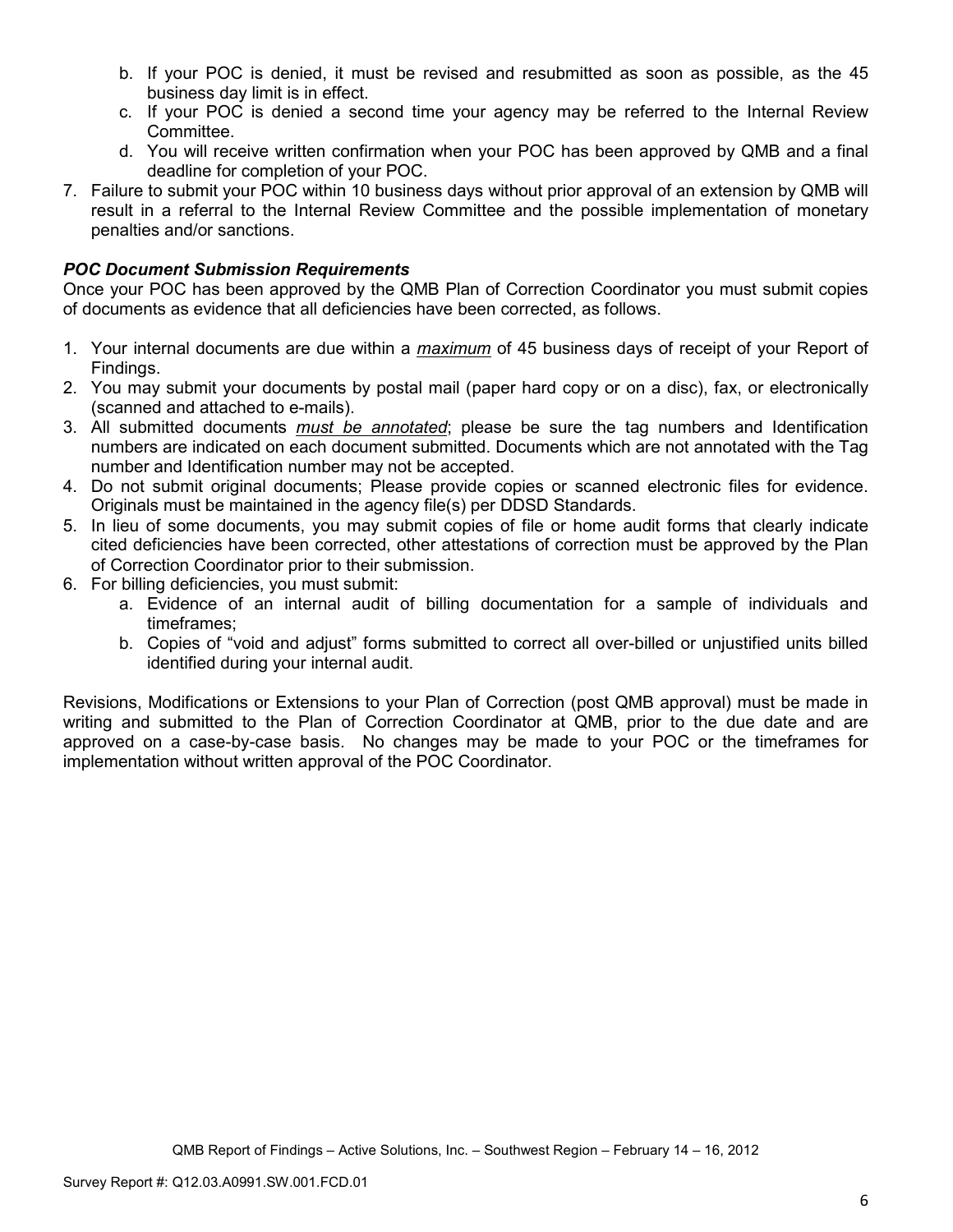## **QMB Determinations of Compliance**

## • "Compliance with Conditions of Participation"

The QMB determination of "Compliance with Conditions of Participation," indicates that a provider is in compliance with all 'Conditions of Participation,' (CoP) but may have standard level deficiencies (deficiencies which are not at the condition level) out of compliance. The agency has obtained a level of compliance such that there is a minimal potential for harm to individuals' health and safety. To qualify for a determination of Compliance with Conditions of Participation, the provider must be in compliance with *all* Conditions of Participation.

# • "Partial-Compliance with Conditions of Participation"

The QMB determination of "Partial-Compliance with Conditions of Participation" indicates that a provider is out of compliance with one (1) to three (3) 'Conditions of Participation.' This partialcompliance, if not corrected, may result in a serious negative outcome or the potential for more than minimal harm to individuals' health and safety. The Agency may also have standard level deficiencies (deficiencies which are not at the condition level).

Providers receiving a repeat determination of 'Partial-Compliance' for repeat deficiencies of CoPs may be referred by the Quality Management Bureau to the Internal Review Committee (IRC) for consideration of remedies and possible actions.

## • "Non-Compliant with Conditions of Participation":

The QMB determination of "Non-Compliance with Conditions of Participation," indicates a provider is significantly out of compliance with Conditions of Participation and/or has:

- Four (4) Conditions of Participation out of compliance.
- Multiple findings of widespread non-compliance with any standard or regulation with a significant potential for more than minimal harm.
- Any finding of actual harm or Immediate Jeopardy.

The Agency may also have standard level deficiencies (deficiencies which are not at the condition level).

Providers receiving a repeat determination of 'Non-Compliance' will be referred by Quality Management Bureau to the Internal Review Committee (IRC) for consideration of remedies and possible actions.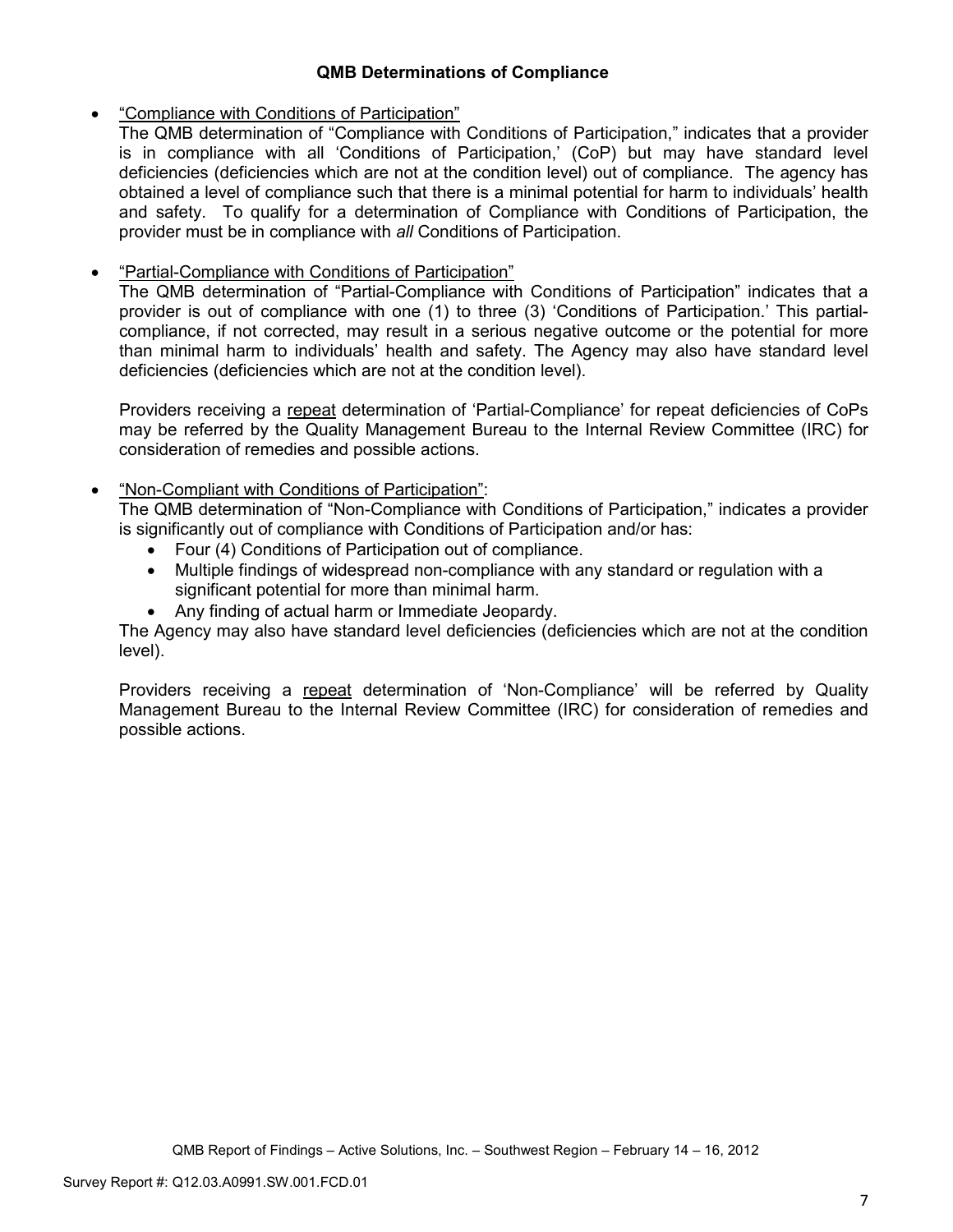#### **Guidelines for the Provider Informal Reconsideration of Finding (IRF) Process**

## **Introduction:**

Throughout the QMB Survey process, surveyors are openly communicating with providers. Open communication means surveyors have clarified issues and/or requested missing information before completing the review through the use of the signed/dated "Document Request," or "administrative Needs," etc. forms. Regardless, there may still be instances where the provider disagrees with a specific finding. Providers may use the following process to informally dispute a finding.

# **Instructions:**

- 1. The Informal Reconsideration of the Finding (IRF) request must be in writing to the QMB Deputy Bureau Chief **within 10 business days** of receipt of the final Report of Findings.
- 2. The written request for an IRF *must* be completed on the QMB Request for Informal Reconsideration of Finding form available on the QMB website: http://dhi.health.state.nm.us/qmb
- 3. The written request for an IRF must specify in detail the request for reconsideration and why the finding is inaccurate.
- 4. The IRF request must include all supporting documentation or evidence.
- 5. If you have questions about the IRC process, email the IRF Chairperson, Scott Good at scott.good@state.nm.us for assistance.

## **The following limitations apply to the IRF process:**

- The request for an IRF and all supporting evidence must be received within 10 business days.
- Findings based on evidence requested during the survey and not provided may not be subject to reconsideration.
- The supporting documentation must be new evidence not previously reviewed or requested by the survey team.
- Providers must continue to complete their Plan of Correction during the IRF process
- Providers may not request an IRF to challenge the sampling methodology.
- Providers may not request an IRF based on disagreement with the nature of the standard or regulation.
- Providers may not request an IRF to challenge the team composition.
- Providers may not request an IRF to challenge the DHI/QMB determination of compliance or the length of their DDSD provider contract.

A Provider forfeits the right to an IRF if the request is not made within 10 business days of receiving the report and/or does not include all supporting documentation or evidence to show compliance with the standards and regulations.

The IRF Committee will review the request, the Provider will be notified in writing of the ruling; no face-toface meeting will be conducted.

When a Provider requests that a finding be reconsidered, it does not stop or delay the Plan of Correction process. **Providers must continue to complete the Plan of Correction, including the finding in dispute regardless of the IRF status.** If a finding is removed or modified, it will be noted and removed or modified from the Report of Findings. It should be noted that in some cases a Plan of Correction may be completed prior to the IRF process being completed. The provider will be notified in writing on the decisions of the IRF committee.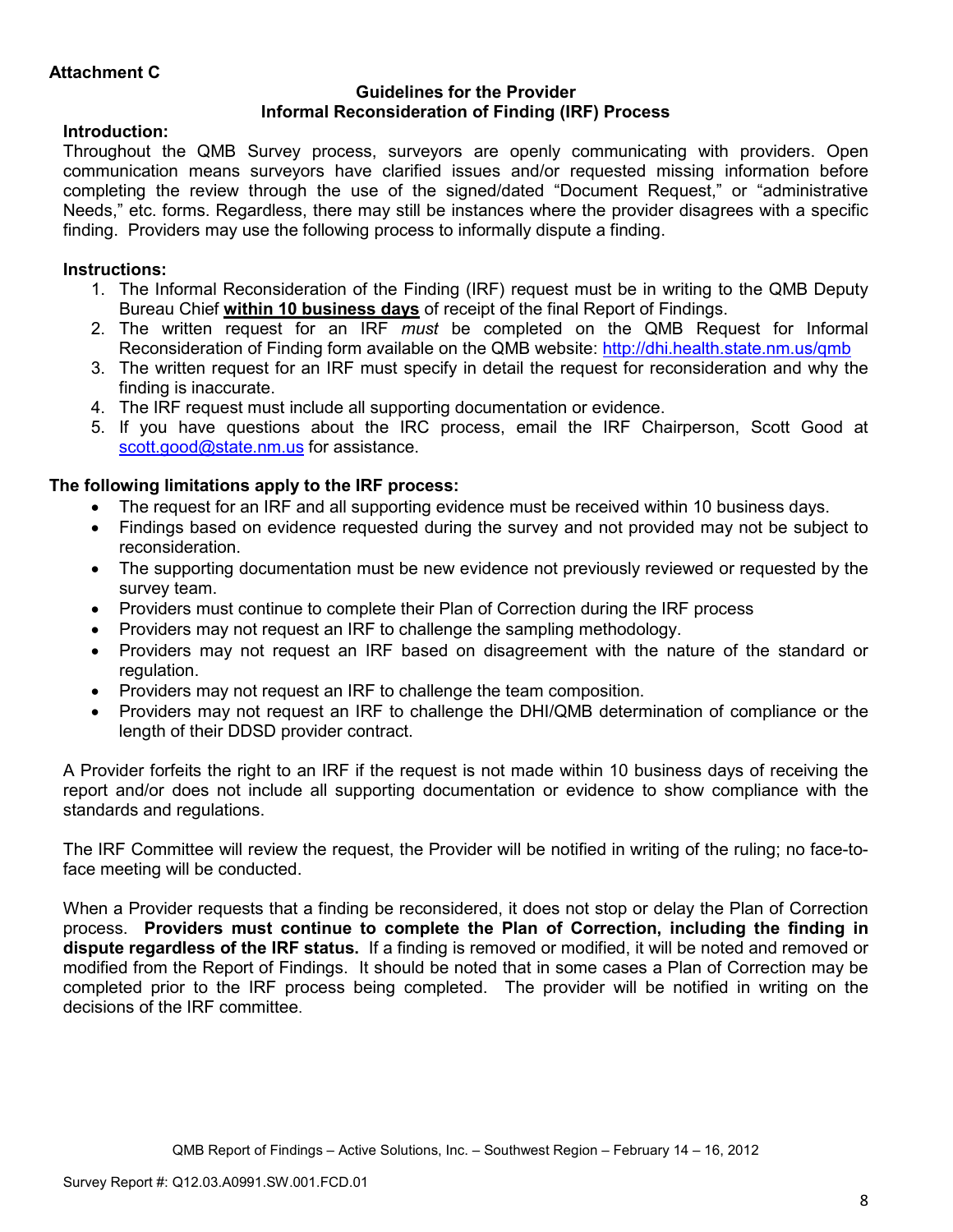| Agency:          | <b>Active Solutions, Inc. - Southwest Region</b>                                             |
|------------------|----------------------------------------------------------------------------------------------|
| Program:         | Developmental Disabilities Waiver                                                            |
| Service:         | Living Supports (Family Living) & Inclusion Supports (Adult Habilitation & Community Access) |
| Monitoring Type: | <b>Focused Survey</b>                                                                        |
| Date of Survey:  | February 14 – 16, 2012                                                                       |

| <b>Standard of Care</b>                                                                                                                                                                                                                                                                                                                                                                                                                                                                                                                                                                                                                                                                                                                                                                                                                                                                                                                                                                                                                                                                                                                                                                                                   | <b>Deficiencies</b>                                                                                                                                                                                                                                                                                                                                                                                                                                                                                                                                                                                                                                                                                                                                                                                          | <b>Agency Plan of Correction, On-going</b><br><b>QA/QI &amp; Responsible Party</b>                                                                                           | <b>Date</b><br><b>Due</b> |
|---------------------------------------------------------------------------------------------------------------------------------------------------------------------------------------------------------------------------------------------------------------------------------------------------------------------------------------------------------------------------------------------------------------------------------------------------------------------------------------------------------------------------------------------------------------------------------------------------------------------------------------------------------------------------------------------------------------------------------------------------------------------------------------------------------------------------------------------------------------------------------------------------------------------------------------------------------------------------------------------------------------------------------------------------------------------------------------------------------------------------------------------------------------------------------------------------------------------------|--------------------------------------------------------------------------------------------------------------------------------------------------------------------------------------------------------------------------------------------------------------------------------------------------------------------------------------------------------------------------------------------------------------------------------------------------------------------------------------------------------------------------------------------------------------------------------------------------------------------------------------------------------------------------------------------------------------------------------------------------------------------------------------------------------------|------------------------------------------------------------------------------------------------------------------------------------------------------------------------------|---------------------------|
|                                                                                                                                                                                                                                                                                                                                                                                                                                                                                                                                                                                                                                                                                                                                                                                                                                                                                                                                                                                                                                                                                                                                                                                                                           | <b>CMS Assurance – Service Plans: ISP Implementation –</b> Services are delivered in accordance with the service plan, including type,                                                                                                                                                                                                                                                                                                                                                                                                                                                                                                                                                                                                                                                                       |                                                                                                                                                                              |                           |
| scope, amount, duration and frequency specified in the service plan.                                                                                                                                                                                                                                                                                                                                                                                                                                                                                                                                                                                                                                                                                                                                                                                                                                                                                                                                                                                                                                                                                                                                                      |                                                                                                                                                                                                                                                                                                                                                                                                                                                                                                                                                                                                                                                                                                                                                                                                              |                                                                                                                                                                              |                           |
| Tag #1A32 & 6L14 ISP Implementation                                                                                                                                                                                                                                                                                                                                                                                                                                                                                                                                                                                                                                                                                                                                                                                                                                                                                                                                                                                                                                                                                                                                                                                       | <b>Standard Level Deficiency</b>                                                                                                                                                                                                                                                                                                                                                                                                                                                                                                                                                                                                                                                                                                                                                                             |                                                                                                                                                                              |                           |
| NMAC 7.26.5.16.C and D Development of the<br>ISP. Implementation of the ISP. The ISP shall<br>be implemented according to the timelines<br>determined by the IDT and as specified in the<br>ISP for each stated desired outcomes and action<br>plan.<br>C. The IDT shall review and discuss information<br>and recommendations with the individual, with<br>the goal of supporting the individual in attaining<br>desired outcomes. The IDT develops an ISP<br>based upon the individual's personal vision<br>statement, strengths, needs, interests and<br>preferences. The ISP is a dynamic document,<br>revised periodically, as needed, and amended to<br>reflect progress towards personal goals and<br>achievements consistent with the individual's<br>future vision. This regulation is consistent with<br>standards established for individual plan<br>development as set forth by the commission on<br>the accreditation of rehabilitation facilities<br>(CARF) and/or other program accreditation<br>approved and adopted by the developmental<br>disabilities division and the department of health.<br>It is the policy of the developmental disabilities<br>division (DDD), that to the extent permitted by | Based on record review, the Agency failed to<br>implement the ISP according to the timelines<br>determined by the IDT and as specified in the<br>ISP for each stated desired outcomes and action<br>plan for 1 of 9 individuals.<br>Per Individuals ISP the following was found with<br>regards to the implementation of ISP Outcomes:<br><b>Administrative Files Reviewed:</b><br><b>Community Access Data Collection/Data</b><br>Tracking/Progress with regards to ISP<br><b>Outcomes:</b><br>Individual #9<br>• No Outcomes or DDSD exemption/decision<br>justification found for Community Access<br>Services. As indicated by NMAC 7.26.5.14<br>"Outcomes are required for any life area for<br>which the individual receives services<br>funded by the developmental disabilities<br>Medicaid waiver." | Provider:<br>State your Plan of Correction for the findings in<br>this Tag above this line.<br>Enter your Quality Assurance/Quality<br>Improvement processes below the line. |                           |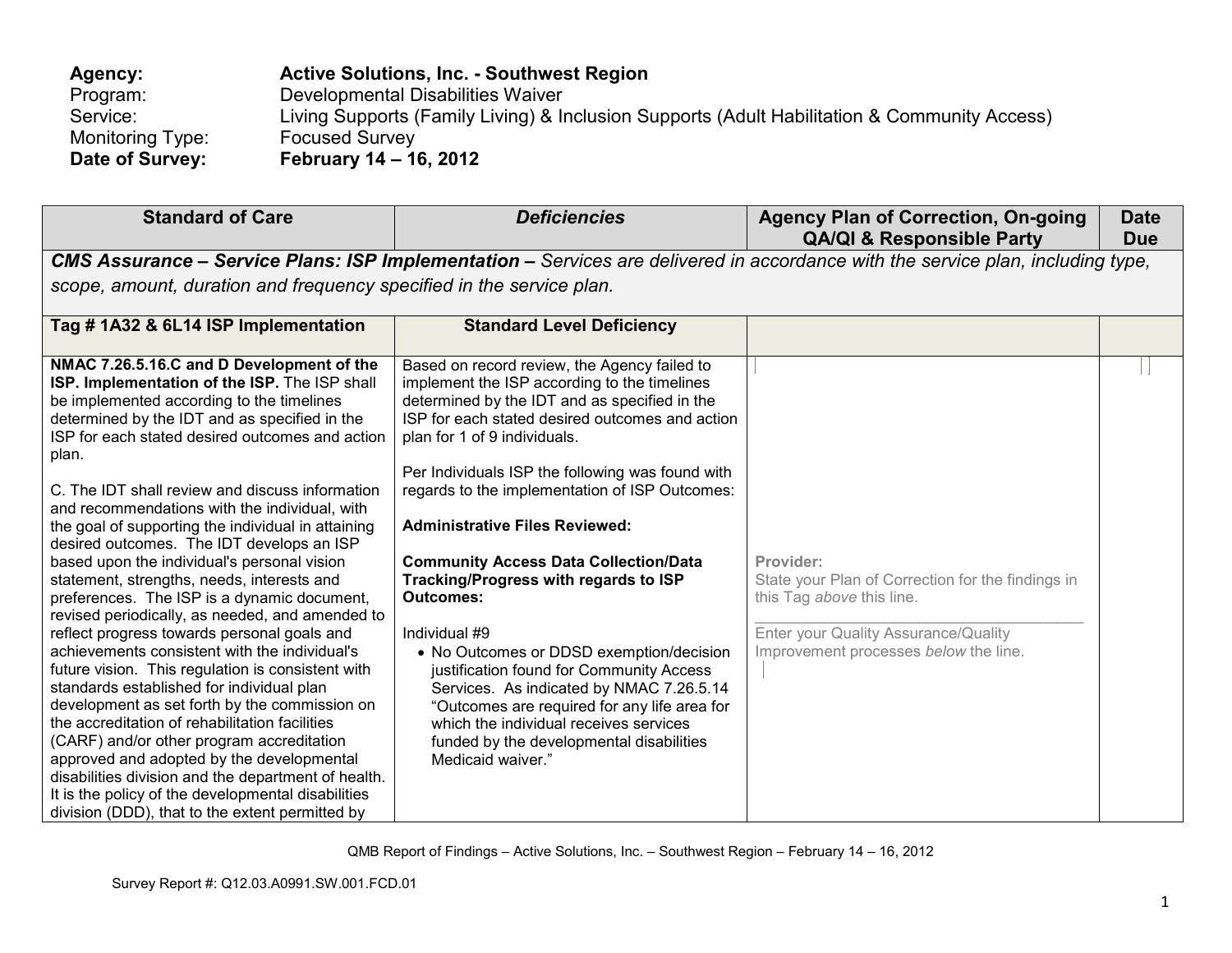| funding, each individual receive supports and      |  |  |
|----------------------------------------------------|--|--|
| services that will assist and encourage            |  |  |
| independence and productivity in the community     |  |  |
| and attempt to prevent regression or loss of       |  |  |
| current capabilities. Services and supports        |  |  |
| include specialized and/or generic services,       |  |  |
| training, education and/or treatment as            |  |  |
| determined by the IDT and documented in the        |  |  |
| ISP.                                               |  |  |
|                                                    |  |  |
| D. The intent is to provide choice and obtain      |  |  |
| opportunities for individuals to live, work and    |  |  |
| play with full participation in their communities. |  |  |
| The following principles provide direction and     |  |  |
| purpose in planning for individuals with           |  |  |
| developmental disabilities.                        |  |  |
| [05/03/94; 01/15/97; Recompiled 10/31/01]          |  |  |
|                                                    |  |  |
|                                                    |  |  |
|                                                    |  |  |
|                                                    |  |  |
|                                                    |  |  |
|                                                    |  |  |
|                                                    |  |  |
|                                                    |  |  |
|                                                    |  |  |
|                                                    |  |  |
|                                                    |  |  |
|                                                    |  |  |
|                                                    |  |  |
|                                                    |  |  |
|                                                    |  |  |
|                                                    |  |  |
|                                                    |  |  |
|                                                    |  |  |
|                                                    |  |  |
|                                                    |  |  |
|                                                    |  |  |
|                                                    |  |  |
|                                                    |  |  |
|                                                    |  |  |
|                                                    |  |  |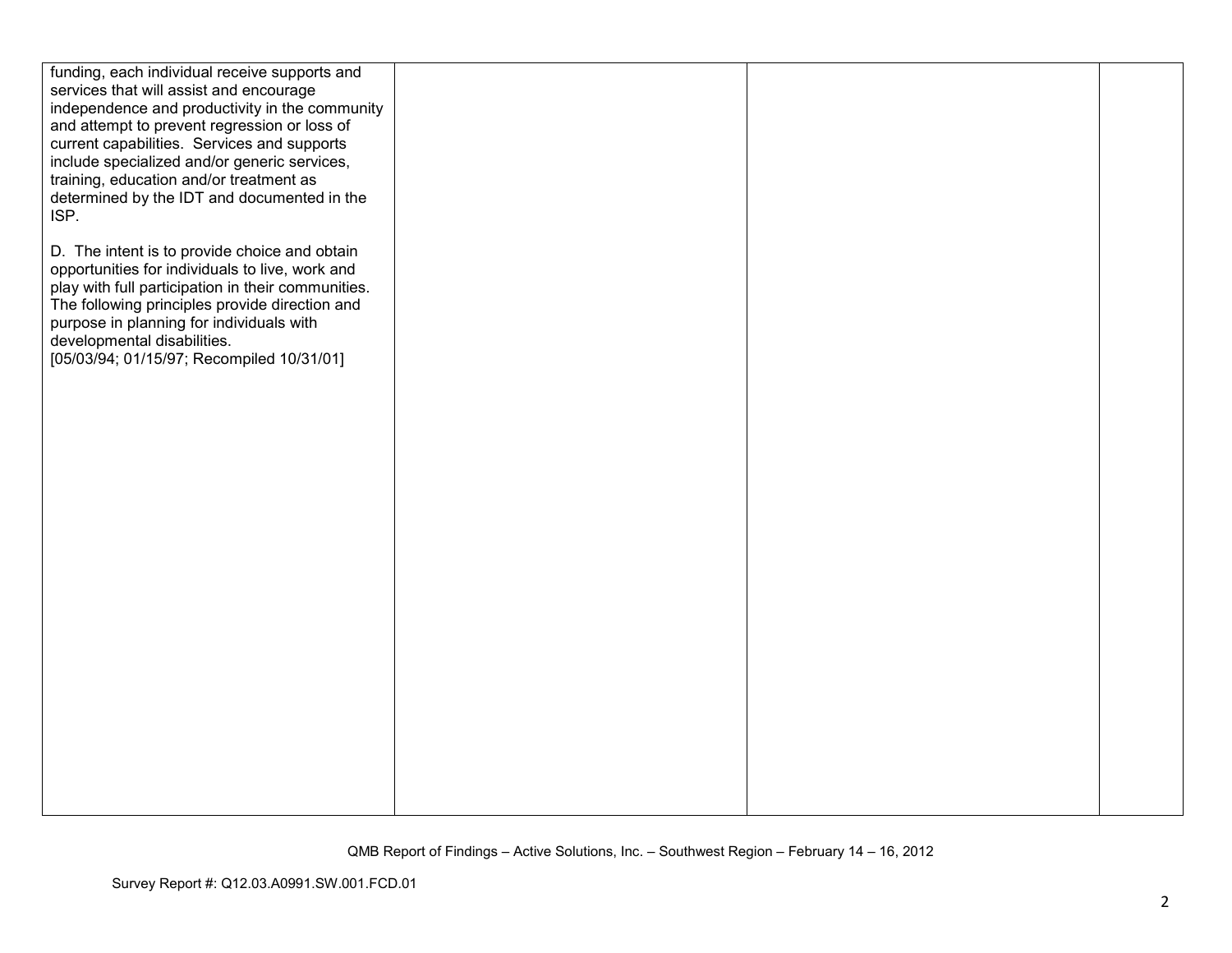| Tag # 5111 Reporting Requirements<br>(Community Inclusion Quarterly                                                                                                                                                                                                                                                                                                                                                                                                                                                                                                                                                                                                                                                                                                                                                                                                                                                                                                                                                                                                                                                                                                                                                                                                                                                                                                                                                                                                                                                                                                                   | <b>Standard Level Deficiency</b>                                                                                                                                                                                                                                                                                                                                                                                                                                                                                                                           |                                                                                                                                                                              |  |
|---------------------------------------------------------------------------------------------------------------------------------------------------------------------------------------------------------------------------------------------------------------------------------------------------------------------------------------------------------------------------------------------------------------------------------------------------------------------------------------------------------------------------------------------------------------------------------------------------------------------------------------------------------------------------------------------------------------------------------------------------------------------------------------------------------------------------------------------------------------------------------------------------------------------------------------------------------------------------------------------------------------------------------------------------------------------------------------------------------------------------------------------------------------------------------------------------------------------------------------------------------------------------------------------------------------------------------------------------------------------------------------------------------------------------------------------------------------------------------------------------------------------------------------------------------------------------------------|------------------------------------------------------------------------------------------------------------------------------------------------------------------------------------------------------------------------------------------------------------------------------------------------------------------------------------------------------------------------------------------------------------------------------------------------------------------------------------------------------------------------------------------------------------|------------------------------------------------------------------------------------------------------------------------------------------------------------------------------|--|
| <b>Reports)</b><br>Developmental Disabilities (DD) Waiver Service<br>Standards effective 4/1/2007<br><b>CHAPTER 5 IV. COMMUNITY INCLUSION</b><br><b>SERVICES PROVIDER AGENCY</b><br><b>REQUIREMENTS</b><br>E. Provider Agency Reporting<br>Requirements: All Community Inclusion<br>Provider Agencies are required to submit written<br>quarterly status reports to the individual's Case<br>Manager no later than fourteen (14) calendar<br>days following the end of each quarter. In<br>addition to reporting required by specific<br>Community Access, Supported Employment,<br>and Adult Habilitation Standards, the quarterly<br>reports shall contain the following written<br>documentation:<br>(1) Identification and implementation of a<br>meaningful day definition for each person<br>served;<br>(2) Documentation summarizing the following:<br>(a) Daily choice-based options; and<br>(b) Daily progress toward goals using age-<br>appropriate strategies specified in each<br>individual's action plan in the ISP.<br>(3) Significant changes in the individual's<br>routine or staffing;<br>(4) Unusual or significant life events;<br>(5) Quarterly updates on health status, including<br>changes in medication, assistive technology<br>needs and durable medical equipment needs;<br>(6) Record of personally meaningful community<br>inclusion;<br>(7) Success of supports as measured by<br>whether or not the person makes progress<br>toward his or her desired outcomes as identified<br>in the ISP; and<br>(8) Any additional reporting required by DDSD. | Based on record review, the Agency failed to<br>complete quarterly reports as required for 1 of 5<br>individuals receiving Community Inclusion<br>services.<br><b>Adult Habilitation Quarterly Reports</b><br>• Individual #7 - Quarterly report for $10/2011$ -<br>12/2011 did not contain progress towards<br>current outcome of "will access web to learn<br>to download programs." Quarterly report only<br>described progress for the following<br>outcomes: 1) "LIVE:  will wash Jeans." 2)<br>"FUN:  will attend a special event with a<br>friend." | Provider:<br>State your Plan of Correction for the findings in<br>this Tag above this line.<br>Enter your Quality Assurance/Quality<br>Improvement processes below the line. |  |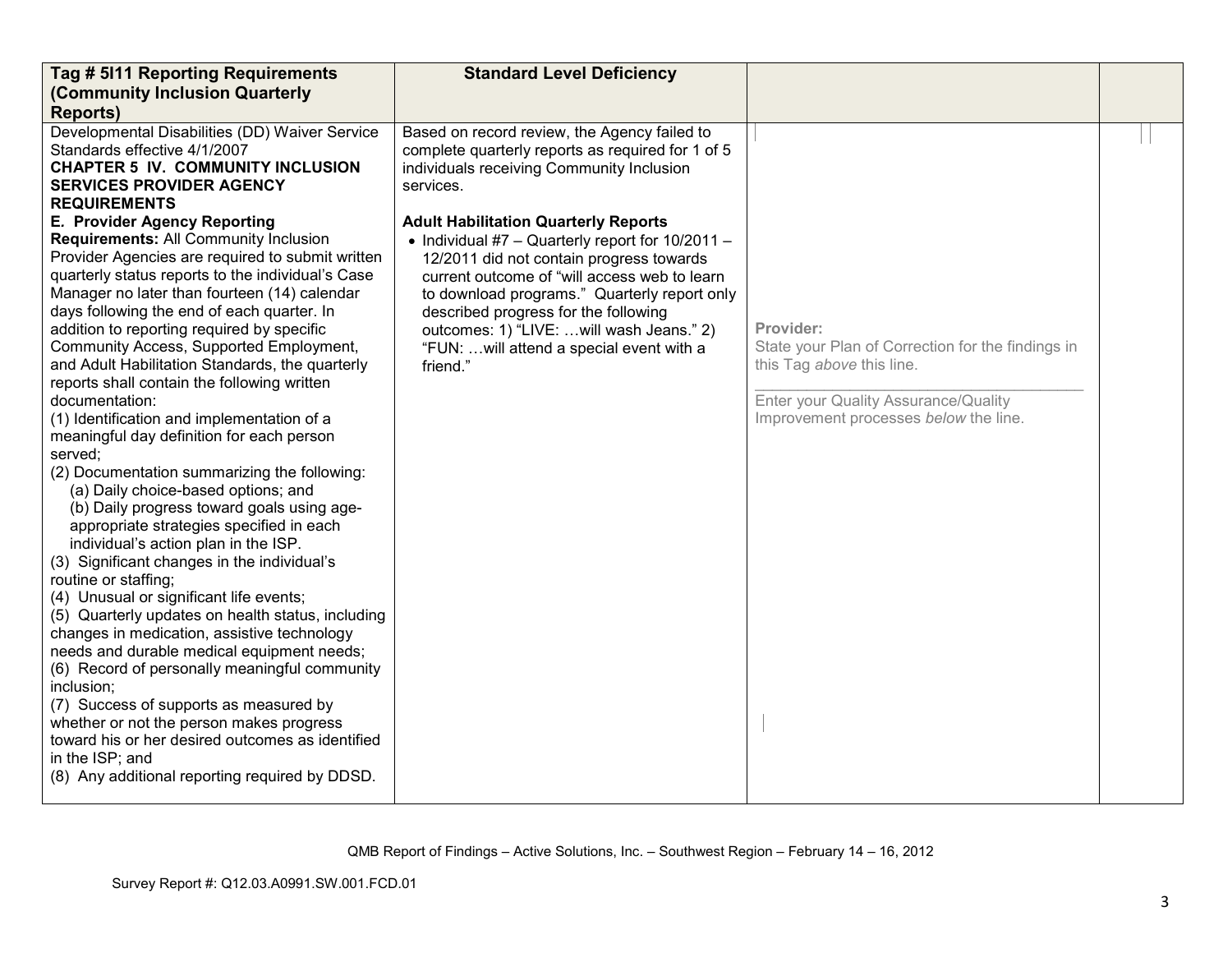#### SUSANA MARTINEZ, GOVERNOR



BRAD McGRATH, INTERIM SECRETARY

| Date:                                                              | November 20, 2012                                                                                                                                                                                  |
|--------------------------------------------------------------------|----------------------------------------------------------------------------------------------------------------------------------------------------------------------------------------------------|
| To:<br>Provider:<br>Address:<br>State/Zip:                         | Ms. Denise Anderson, Senior Service Coordinator<br>Active Solutions, Inc.<br>2000 E. Lohman, Building A - 2<br>Las Cruces, New Mexico 88001                                                        |
| CC:                                                                | Mr. Todd Johnson, BOD Chair<br>6600 Paddington Court NE<br>Albuquerque, New Mexico 87111                                                                                                           |
| Region:<br>Survey Date:<br>Program Surveyed:<br>Services Surveyed: | Southwest<br>February 14 - 16, 2012<br>Developmental Disabilities Waiver<br>Community Living (Family Living & Independent Living) & Community<br>Inclusion (Adult Habilitation & Community Access) |
| Survey Type:                                                       | Focused                                                                                                                                                                                            |

Dear Ms. Anderson:

On February 14-16, 2012, the Quality Management Bureau completed a Focused Survey of your agency at the request of the Internal Review Committee (IRC). The Department is pleased to inform you that due to your cooperation with the Plan of Correction Process and all IRC directives, you have completed all the requirements per the Internal Review Committee (IRC).

#### **The Plan of Correction process is now complete.**

**Furthermore, your agency is now determined to be in Compliance with all Conditions of Participation.**